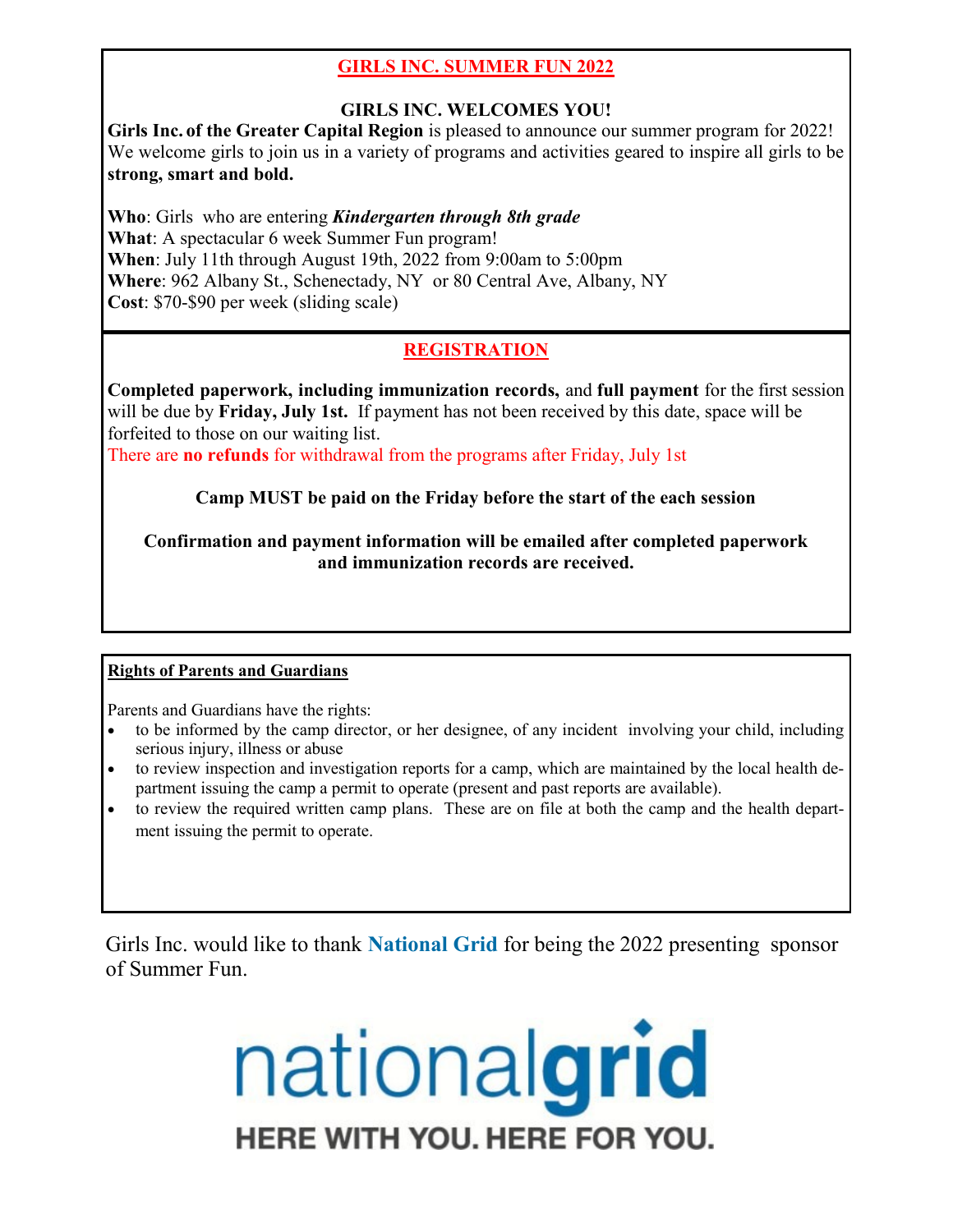# **GIRLS INC. SUMMER FUN APPLICATION 2022**

| Address: <u>City: City:</u> City: <u>City:</u> City: <u>City:</u> City: <u>City:</u> 2ip:                                                                                                                                                                                                                                                                                                 |                                                                                         |                                            |
|-------------------------------------------------------------------------------------------------------------------------------------------------------------------------------------------------------------------------------------------------------------------------------------------------------------------------------------------------------------------------------------------|-----------------------------------------------------------------------------------------|--------------------------------------------|
|                                                                                                                                                                                                                                                                                                                                                                                           |                                                                                         |                                            |
| Parent/Guardian's Email:<br><u>Parent/Guardian's Email:</u>                                                                                                                                                                                                                                                                                                                               |                                                                                         |                                            |
|                                                                                                                                                                                                                                                                                                                                                                                           |                                                                                         |                                            |
| Parent/Guardian's Name: North Mumber: North Mumber:                                                                                                                                                                                                                                                                                                                                       |                                                                                         |                                            |
| Additional Parent/Guardian's Name: Work Number: Work Number:                                                                                                                                                                                                                                                                                                                              |                                                                                         |                                            |
| Does the member have any <i>allergic reactions</i> : Yes No<br>Please specify in detail:                                                                                                                                                                                                                                                                                                  |                                                                                         |                                            |
| The following information is required for reporting to funding sources:<br>Information remains confidential: (REQUIRED)<br>Whom the member lives with: Both parents: _____Mother Only: ________ Father Only: _____<br>One parent at a time (Joint Custody): _______ Other Guardian (Please List): ________________________<br><b>Foster Care: (please check one):</b> Yes ________No_____ |                                                                                         |                                            |
| <b>Ethnicity (check all that apply):</b> Black/African American: ______<br>White/European American: ______Hispanic/Latina: ___________<br>Native American/American Indian: Multiracial/Multiple/Biracial Heritage: Multiple/Biracial Heritage:<br>Other:                                                                                                                                  |                                                                                         |                                            |
|                                                                                                                                                                                                                                                                                                                                                                                           | <b>Weekly Sessions &amp; Themes</b><br>(please check which sessions camper will attend) |                                            |
| <b>ALBANY CAMP</b><br>OR                                                                                                                                                                                                                                                                                                                                                                  |                                                                                         | <b>SCHENECTADY CAMP</b><br>(circle one)    |
| Week1: July 11th- July 15th: Fun with STEM                                                                                                                                                                                                                                                                                                                                                |                                                                                         |                                            |
|                                                                                                                                                                                                                                                                                                                                                                                           |                                                                                         | Week 2: July 18th- July 22nd: Coding Girls |
| Week 3: July 25th-29th: Food Chemistry                                                                                                                                                                                                                                                                                                                                                    |                                                                                         |                                            |
|                                                                                                                                                                                                                                                                                                                                                                                           |                                                                                         | Week 4: August 1st- 5th: All About Art     |
| Week 5: August 8th - 12th: Adventure in Teams                                                                                                                                                                                                                                                                                                                                             |                                                                                         |                                            |
|                                                                                                                                                                                                                                                                                                                                                                                           |                                                                                         | Week 6: August 15th - 19th: Learn to Swim  |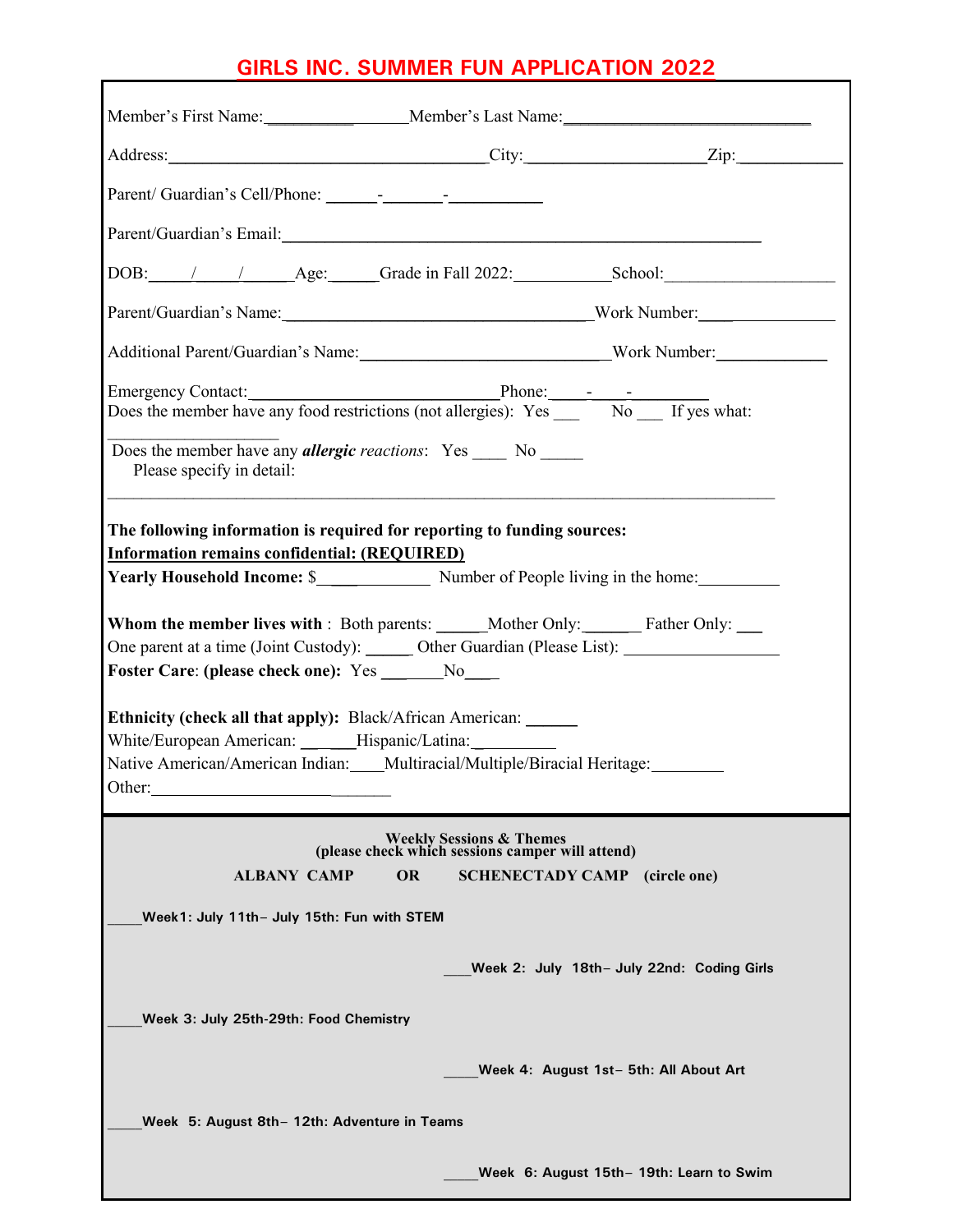### **\*\*\*NY STATE LAW REQURES THE FOLLOWING TO BE COMPLETED PRIOR TO START OUR SUMMER PROGRAM\*\*\***

| Health Insurance Carrier: Carrier: Group No.: Carrier: Carrier: Carrier: Carrier: Carrier: Carrier: Carrier: Carrier: Carrier: Carrier: Carrier: Carrier: Carrier: Carrier: Carrier: Carrier: Carrier: Carrier: Carrier: Carri |  |
|--------------------------------------------------------------------------------------------------------------------------------------------------------------------------------------------------------------------------------|--|
|                                                                                                                                                                                                                                |  |
|                                                                                                                                                                                                                                |  |
| (must be within last 6 months)                                                                                                                                                                                                 |  |
| 1. Health concerns or learning problems:                                                                                                                                                                                       |  |
|                                                                                                                                                                                                                                |  |
| 2. Is your child currently on any <i>medication</i> ? Yes _____ No _____                                                                                                                                                       |  |
| If yes, please explain (all medications must be accompanied by a doctor's note permitting the                                                                                                                                  |  |
| administration:                                                                                                                                                                                                                |  |
| If bee sting kit or inhaler is needed, will she carry it at all times? Yes No<br>Medication (s):                                                                                                                               |  |
| Administer Times:                                                                                                                                                                                                              |  |
| Please provided the most recent immunization records. The application will be incomplete until<br>received.                                                                                                                    |  |

**TREATMENT CONSENT**: I hereby grant permission for my daughter to become a member of Girls Inc. of the Greater Capital Region. I authorize a staff member of said organization to consent to emergency medical treatment at any health care facility as necessary to preserve the health of my daughter. Initials \_\_\_\_\_\_\_\_

**FIELD TRIP CONSENT:** I hereby grant permission for my daughter to participate in field trips and neighborhood outings arranged and supervised by the staff of Girls Inc., and therefore allowing my child to be transported by vehicle or walking (with adult supervision) in order to arrive at the destination.

Initials \_\_\_\_\_\_\_\_

**PHOTOGRAPH CONSENT:** I give permission for my daughter to be photographed, filmed and/or recorded during Girls Inc. activities for in-house and/or news purposes. Initials \_\_\_\_\_\_\_\_

**SUNSCREEN CONSENT:** I give permission for my daughter to carry and use sunscreen. I understand the sunscreen is not used for treatment of an injury or illness. I give permission for Girls Inc. staff to apply the sunscreen if necessary. The sunscreen is approved by the FDA for over-the-counter use. Initials \_\_\_\_\_\_\_\_

**BUG REPELLENT CONSENT:** I give permission for my daughter to have insect repellent at camp. I give permission for Girls Inc. staff to apply the insect repellent if necessary. I understand my daughter will not carry the insect repellent themselves, the insect repellent will be given to and be under the control of Girls Inc. staff.

Initials \_\_\_\_\_\_\_\_

I have read and answered all information to the best of my knowledge.

Signature of Parent/Guardian:

Date: